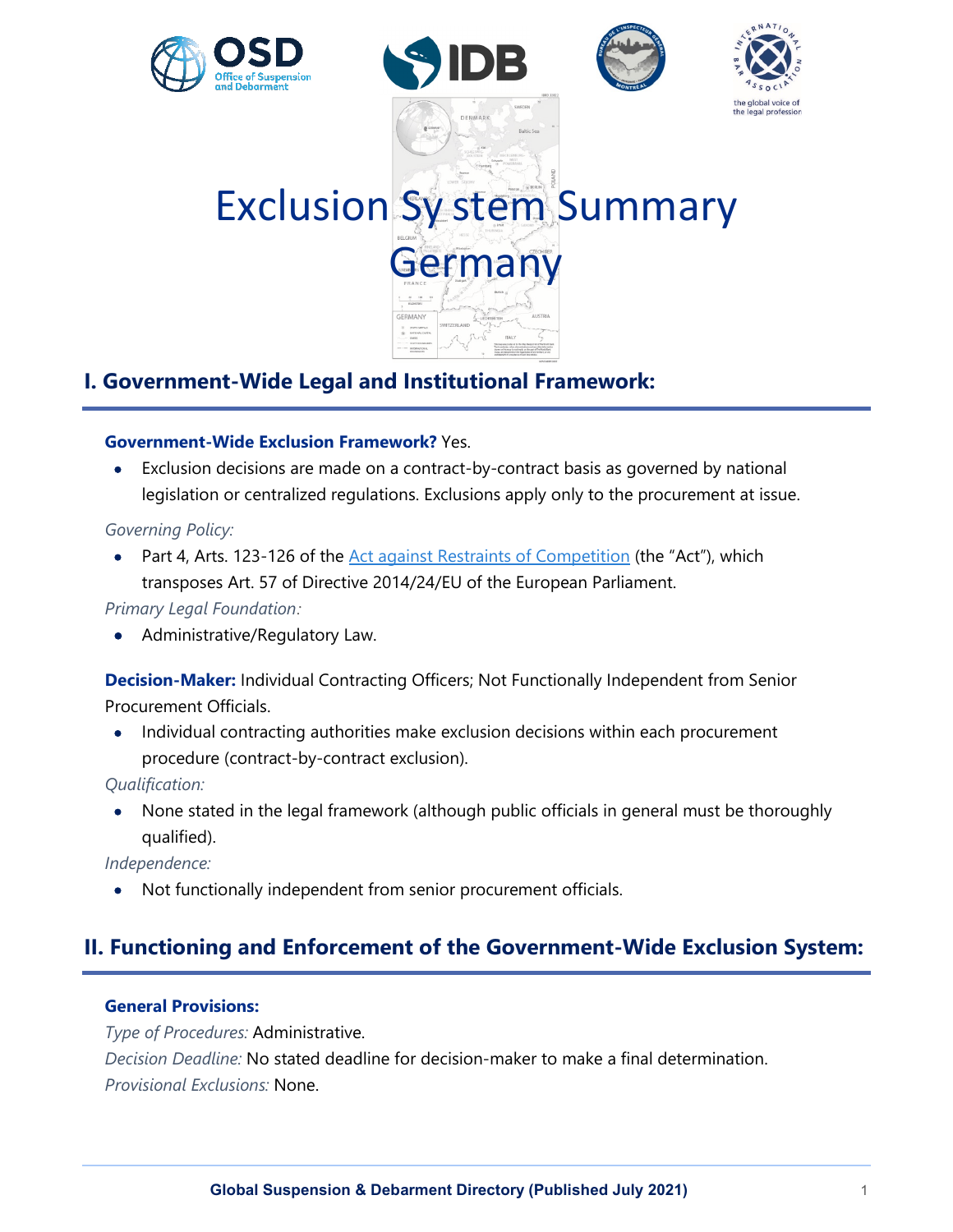**Initial Procurement Decision:** Grounds for exclusion are reviewed by the contracting authority as part of the procurement decision on a contract-by-contract basis.

- Decision-maker can make an exclusion decision without a prior referral.
- Non-governmental parties can submit complaints and/or evidence to the decision-maker.
	- $\circ$  Contracting authorities may take third-party complaints into account, but there is no formal system for third parties to submit complaints.
	- $\circ$  Suppliers also have a formal mechanism to challenge a contracting authority's decision to not exclude a competitor from a procurement process.

## **Notice Requirements & Opportunity to be Heard:** Yes & Yes.

*Notice:*

- Suppliers receive notice when:
	- o An investigation into the underlying grounds is commenced.
	- o The decision-maker decides that grounds exist.
- Notice must contain the grounds for exclusion.
- Decision-maker must make reasoning available to the supplier (not to the public).

## *Opportunity to be Heard:*

- To challenge its exclusion, a supplier must first submit a written complaint to the contracting authority within ten calendar days. If not resolved, the supplier may then file an application with the relevant public procurement tribunal and may:
	- o Obtain the evidentiary record.
	- o Make a written submission to the decision-maker.
	- o Request an in-person hearing with the decision-maker.
	- o Call witnesses to an in-person hearing to testify on the supplier's behalf.
- The opportunity to be heard derives from the right to a fair trial quaranteed by the German constitution.

## **Appellate Review of Exclusion Decisions:** Yes.

*Nature and Forum of Review:* Administrative and Judicial.

- Judicial process is used after the exhaustion of the administrative process.
	- $\circ$  As noted above, suppliers can seek review before an administrative body known as the public procurement tribunal, which exists at both the federal and regional levels.
- Decisions of the public procurement tribunal can be appealed to the Higher Regional Court. *Means Available to the Supplier:* As part of appellate review, suppliers may:
- Obtain the evidentiary record.
- Make a written submission to the appellate body.
- Request an in-person hearing with the appellate body.
- Call witnesses to an in-person hearing to testify on the supplier's behalf.

*Duration of Appeal Process:* One to six months.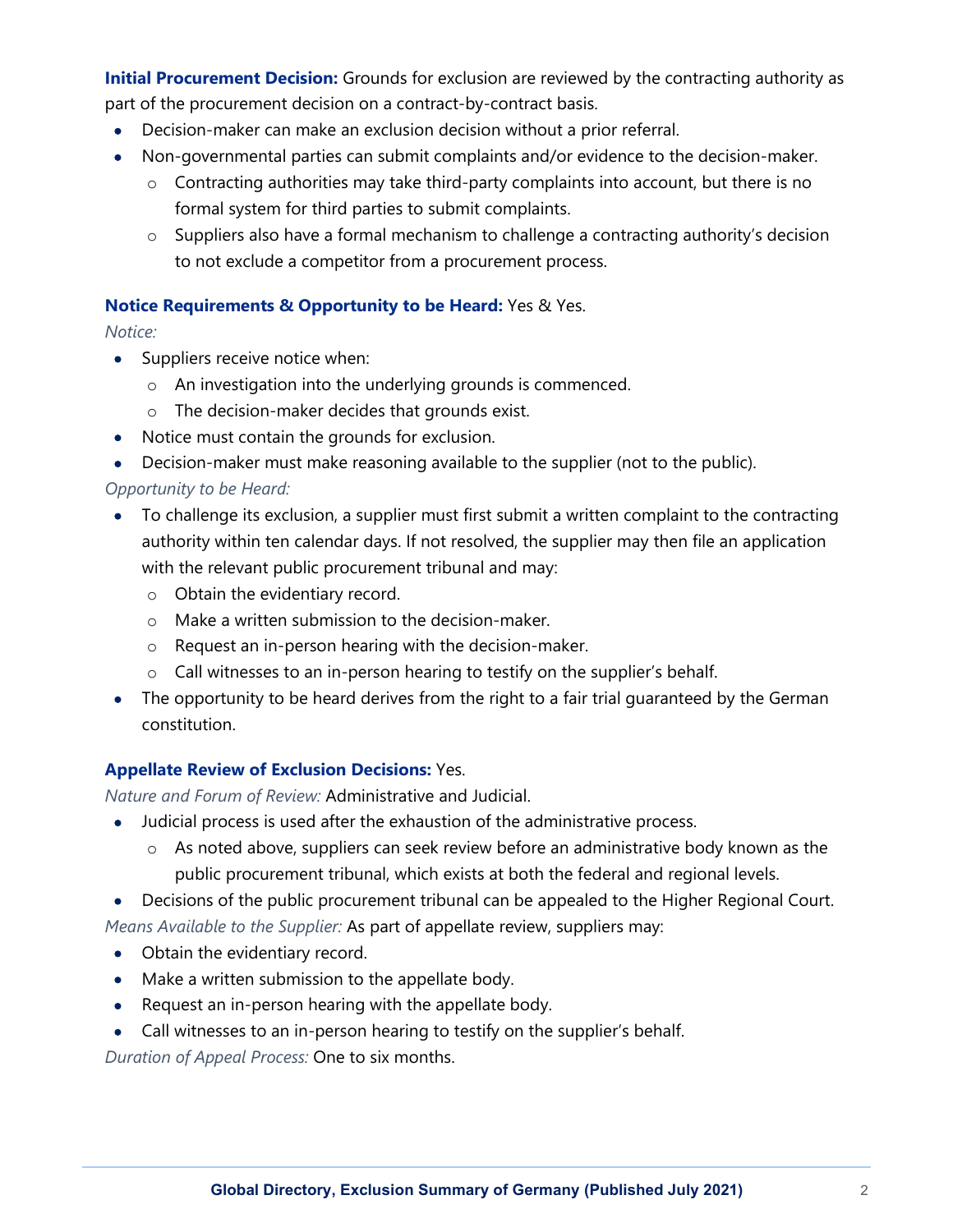#### **Legal Representation:**

- A supplier **may** be represented by counsel. If challenge is successful, the contracting authority may be required to pay the supplier's legal fees.
- A supplier **must** be represented by counsel in any appeal to the Higher Regional Court.

#### **Subsequent Modification of Exclusion Decision:** Yes ("Self-Cleaning").

- Except through a written complaint to the contracting authority and any subsequent appeal, a supplier is **not** entitled to seek a modification of any decision to exclude it from a procurement process after it goes into effect.
- A supplier **may**, however, include evidence of "self-cleaning" with any subsequent bids submitted to a contracting authority.

## **III. Substantive Grounds for Government-Wide Exclusion:**

#### **Automatic Exclusion:** Yes.

Based on a supplier's conviction by final judgement for the following:

- Corruption;
- Fraud (directed against the budget of the European Union);
- Money laundering;
- Social harms (human trafficking);
- Terrorist offenses or offenses linked to terrorism.

Based on a judicial or administrative decision that the supplier engaged in:

• Tax-related offenses (including failure to pay taxes or social security).

#### **Discretionary Exclusion:** Yes.

Based on a finding by the decision-maker that the supplier engaged in the following:

- Fraud (directed against the contracting authority);
- Collusion and/or infringing competition;
- Coercion or intimidation;
- Obstruction of an investigation;
- Theft or embezzlement;
- Labor-related offenses:
- Social harms (environmental offenses);
- Commercial regulatory violations;
- Poor performance, non-performance, and/or failure to perform on public contracts;
- Grave professional misconduct;
- Conflict of interest;
- Unduly influencing contracting authority;
- Undue advantage by obtaining confidential information.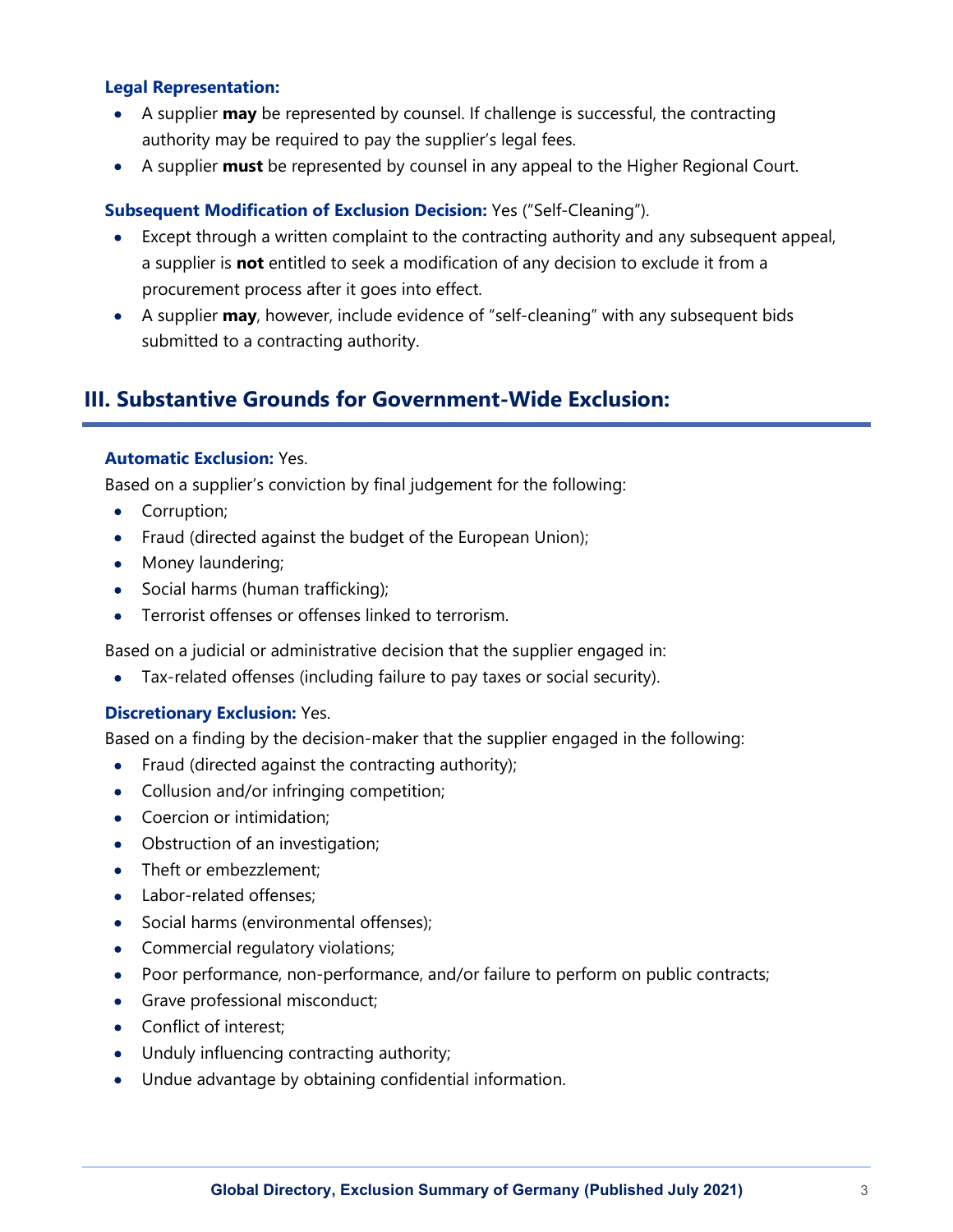Decision-maker may not exclude the supplier when there are:

- Remedial measures ("self-cleaning");
- Settlement agreement.

**Exclusion based on Bankruptcy and Cross-Debarment:** Discretionary & Discretionary.

*Bankruptcy:* Bankruptcy and insolvency are express discretionary grounds.

*Cross-Debarment:* No automatic cross-debarment. However, an exclusion by another organization can be considered in any discretionary exclusion decision.

## **IV. Scope and Effect of Government-Wide Exclusion:**

#### **Types of Excluded Suppliers:**

• Individuals and Corporations.

## **Scope of Exclusion:**

#### *Extension to Other Agencies and Organizations:*

- Exclusions do **not** prohibit the supplier from contracting with other federal agencies (exclusion decisions are contract-by-contract). However, the same facts could constitute an exclusion ground in every subsequent tender process.
- Exclusions do **not** automatically extend to subnational governments.
- No known countries or international organizations that automatically recognize and apply exclusions from Germany.

#### *Effect on Ongoing Contracts:*

- Ongoing contracts are **not** automatically cancelled.
- Subsequent modifications to ongoing contracts are **not** affected by a supplier's exclusion.

## *Effect on Subcontracting:*

• Excluded suppliers **can** technically serve as subcontractors, but contracting authorities may have chosen in contract documents to evaluate, or may sometimes be required by the law to evaluate, whether any potential exclusion grounds apply to a bidder's proposed subcontractors. If any grounds exist, the contracting authority can ask or sometimes must ask to replace the subcontractor.

## *Effect on Excluded Individuals:*

- Excluded individuals **may** be employed by a corporate supplier in a role that is not directly related to the supplier's ongoing contracts.
- Exclusion **may** extend to companies controlled by the excluded individual.
- *Note:* While convictions of individuals may be imputed to companies in which the individual held a management or supervisory position at the time of the offense, there is some dispute as to whether convictions for previous activity are imputable to the individual's present employer.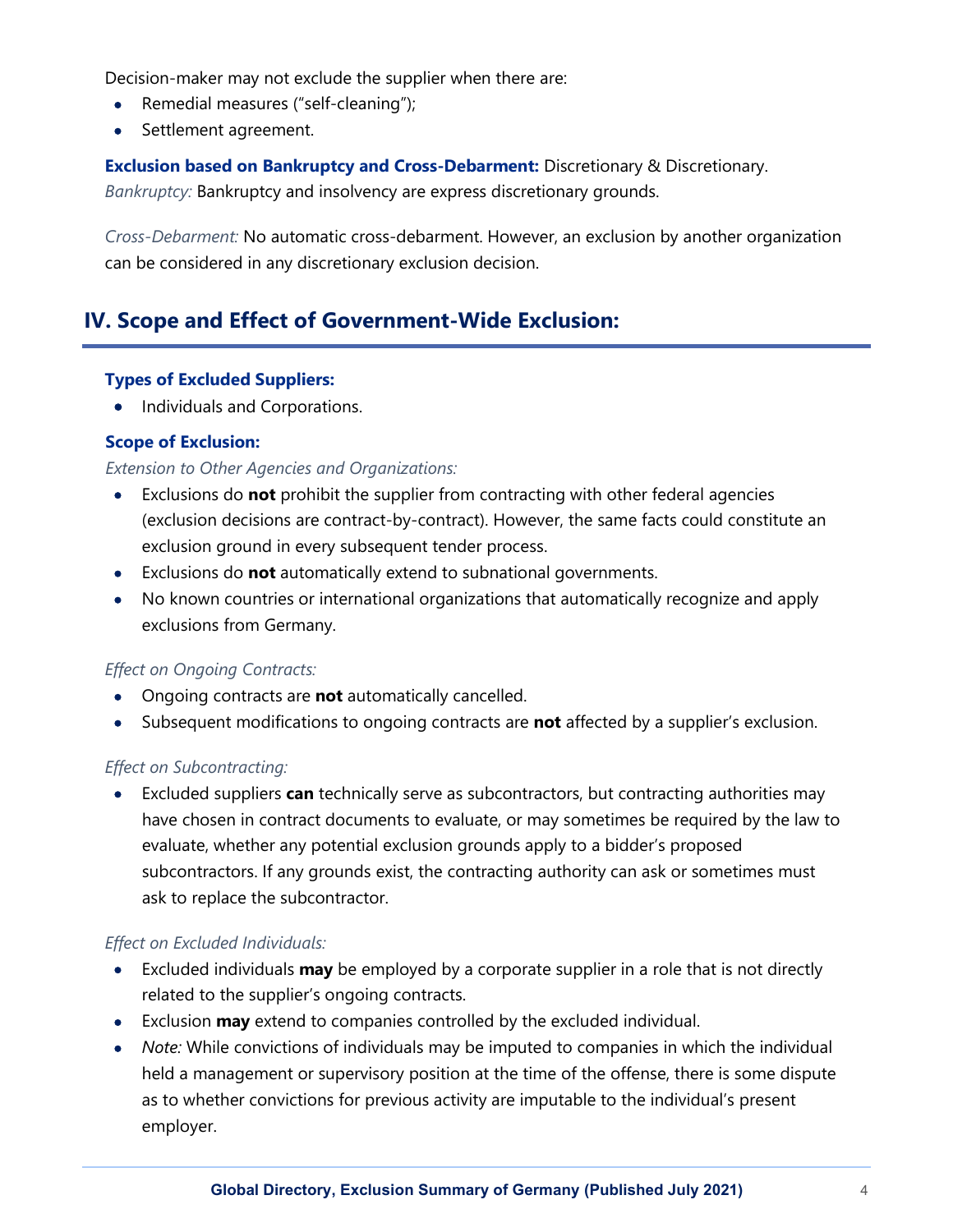## *Tailoring Exclusion:*

• No option to tailor the exclusion to certain divisions, operating units, or business lines within a corporate supplier.

## **Effect on Affiliates:**

#### *Corporate Affiliates:*

• Exclusion does **not** extend to affiliated companies (controlling, controlled, under common control) or affiliated individuals.

### *Extension to Affiliated Individuals:*

- Exclusion of a corporate supplier **may** extend to individuals that own or control the supplier, executive officers and managers.
- Affiliated individuals **must** be given an opportunity to contest the action.

## **Duration of Exclusions:**

#### *Duration Specified in Legal Framework:*

• Exclusions must be based only on grounds that occurred in the previous three or five years.

## *Duration Depends on Applicable Exclusion Ground?* Yes.

- Five years maximum for automatic grounds (from the date of final conviction).
- Three years maximum for discretionary grounds (from the ground's occurrence).

#### *Discretion to Deviate?*

• No, the decision-maker does not have discretion to consider any grounds that fall outside the above time limitations as a basis for exclusion.

#### **Exceptions/Waivers to Exclusions:**

• Yes. A contract may still be awarded to an excluded supplier if it is imperative for compelling reasons of the public interest (this exception has rarely – if ever – been invoked).

#### **Other Sanctions:**

• The contracting authority may terminate any public contract after finding that an automatic exclusion ground against the supplier existed at the time of the contract's award, which should have resulted in the supplier's exclusion from the procurement.

# **V. Government-Wide Transparency and Exclusion List:**

## **Official List of Excluded Suppliers?** Not Yet (In Process).

- The federal government has adopted legislation that introduces a nationwide Register of Competition (the "Register") due to be implemented in the near future. As of the writing of this summary, the Register has not been implemented.
- The Register will not be publicly available.
- The Register will be restricted to certain exclusion grounds only and will not apply to decisions taken by authorities or courts outside Germany.